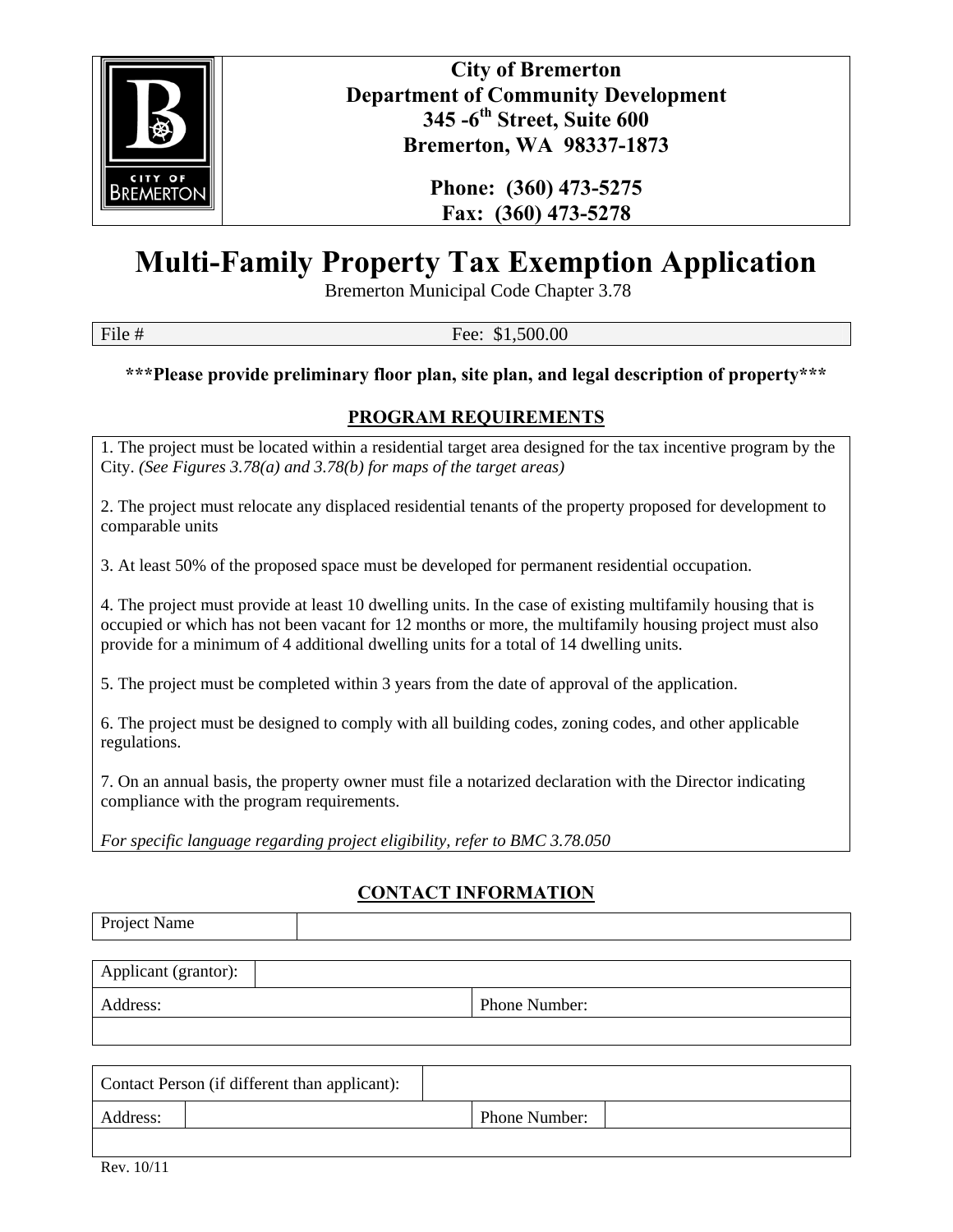|          | Title Holder (if different than applicant): |               |  |
|----------|---------------------------------------------|---------------|--|
| Address: |                                             | Phone Number: |  |
|          |                                             |               |  |

and the control of the control of the control of the control of the control of the control of the control of the

| Project Representative: |               |  |
|-------------------------|---------------|--|
| Address:                | Phone Number: |  |
|                         |               |  |

# **PROJECT INFORMATION**

| 3. |                                                                                                            |        |         |  |  |
|----|------------------------------------------------------------------------------------------------------------|--------|---------|--|--|
|    |                                                                                                            |        |         |  |  |
| 5. |                                                                                                            |        |         |  |  |
|    | 6. Is the project located within the residential targeted area as defined in BMC 3.78.020 and as set forth |        |         |  |  |
|    | in Figure 3.78? (See pages 5 and 6)                                                                        | YES    | NO      |  |  |
|    | 7. Is the project site currently vacant?                                                                   | YES    | NO      |  |  |
| 8. | Which level of exemption is being requested?                                                               | 8 year | 12 year |  |  |
|    |                                                                                                            |        |         |  |  |

#### *Please complete the following table(s) as applicable:*

| <b>Unit Mix</b>             | # of<br>Units | # of<br><b>Units</b><br>for<br>Rental | # of Units<br>for<br>Ownership | Avg.<br>Size of<br>Unit<br>(sq. ft.) | <b>Total</b><br><b>Square</b><br>Footage | <b>Total Dev.</b><br>Cost | <b>Cost Per</b><br>Unit | Avg.<br>Rent | Avg.<br><b>Sales</b><br>Price | # of Units<br>Vacant<br>for $12$<br>months<br>or more* | # of Units<br>that are<br>Currently<br>Occupied* |
|-----------------------------|---------------|---------------------------------------|--------------------------------|--------------------------------------|------------------------------------------|---------------------------|-------------------------|--------------|-------------------------------|--------------------------------------------------------|--------------------------------------------------|
| <b>Studio</b>               |               |                                       |                                |                                      |                                          |                           |                         |              |                               |                                                        |                                                  |
| $1-$<br><b>Bedroom</b>      |               |                                       |                                |                                      |                                          |                           |                         |              |                               |                                                        |                                                  |
| $2-$<br><b>Bedroom</b>      |               |                                       |                                |                                      |                                          |                           |                         |              |                               |                                                        |                                                  |
| $\geq$ 3-<br><b>Bedroom</b> |               |                                       |                                |                                      |                                          |                           |                         |              |                               |                                                        |                                                  |
| <b>Totals</b>               |               |                                       |                                |                                      |                                          |                           |                         |              |                               |                                                        |                                                  |

*\* = Only complete if you are proposing to rehabilitate existing units*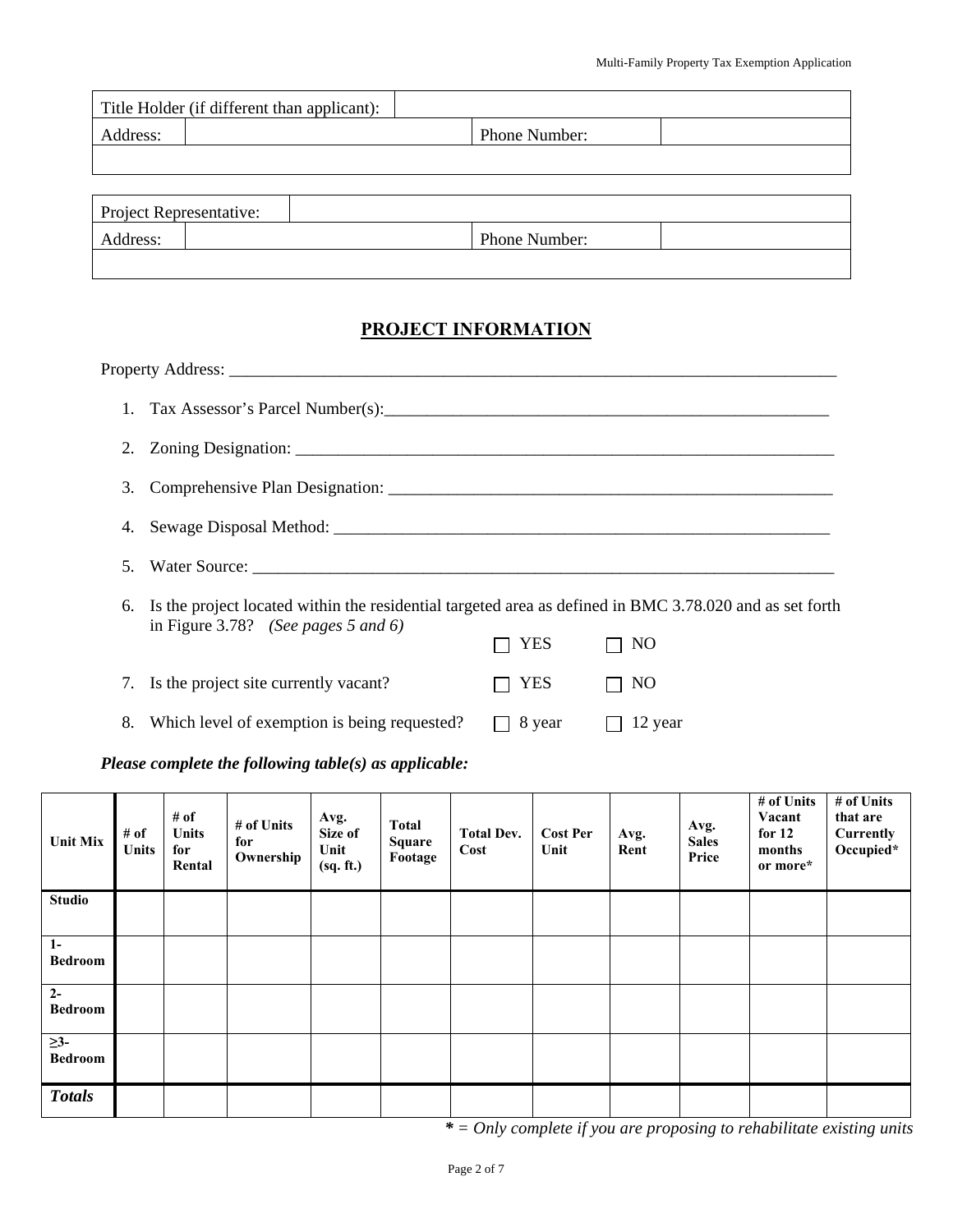**Information on affordable housing units (complete only if applying for 12-year property tax exemption):** 

| <b>Unit Mix</b>  | Total # of Units<br>to be Affordable | # of Units<br><b>Affordable to</b><br>Households at<br>or below 80%<br>AMI (Low-<br>Income) | Avg.<br><b>Rent/Sales</b><br><b>Price for</b><br>Low-Income<br>Units | # of Units<br><b>Affordable to</b><br><b>Households</b><br>above 80% and<br>below $115%$<br><b>AMI</b> (Moderate-<br>Income) | Avg.<br><b>Rent/Sales</b><br><b>Price for</b><br>Moderate-<br>Income<br><b>Units</b> |
|------------------|--------------------------------------|---------------------------------------------------------------------------------------------|----------------------------------------------------------------------|------------------------------------------------------------------------------------------------------------------------------|--------------------------------------------------------------------------------------|
| <b>Studio</b>    |                                      |                                                                                             |                                                                      |                                                                                                                              |                                                                                      |
| 1-Bedroom        |                                      |                                                                                             |                                                                      |                                                                                                                              |                                                                                      |
| 2-Bedroom        |                                      |                                                                                             |                                                                      |                                                                                                                              |                                                                                      |
| $\geq$ 3-Bedroom |                                      |                                                                                             |                                                                      |                                                                                                                              |                                                                                      |
| <b>Totals</b>    |                                      |                                                                                             |                                                                      |                                                                                                                              |                                                                                      |

#### *Complete the following two questions only if you are proposing to rehabilitate existing residential units:*

1. If the existing units are vacant, when was the latest date of occupancy?\_\_\_\_\_\_\_\_\_\_\_\_\_\_\_\_\_\_\_\_\_\_\_\_\_

*If the property is not currently vacant please provide a detailed explanation as to how the tenants will be relocated. You must include information regarding how the applicant will provide each tenant housing that is comparable in size, quality, and price, in the opportunity to relocate.* 

*NOTE: A project involving rehabilitation to existing multifamily units that are currently occupied or which have not been vacant for 12 months or more must also provide for a minimum of 4 additional multifamily units to the required 10 units to meet project eligibility.* 

2. Please provide a report prepared by a registered architect identifying how the structure is not compliant with the building codes. The report must identify specific code violations, supporting date, a narrative, and graphic materials to identifying specific non-compliances with the building code. Does this application include a report meeting these requirements?

| $\Box$ YES | $\Box$ NO |
|------------|-----------|
|------------|-----------|

#### **GENERAL MFTE PROJECT INFORMATION**

1. Does the project provide at least fifty percent (50%) of the space of the building for residential occupancy?  $\Box$  YES  $\Box$  NO

|  | 2. Source of total development cost estimate: |
|--|-----------------------------------------------|
|--|-----------------------------------------------|

- 3. Expected start date of project: \_\_\_\_\_\_\_\_\_\_\_\_\_\_\_\_\_\_\_\_\_\_\_\_\_\_\_\_\_\_\_\_\_\_\_\_\_\_\_\_\_\_\_\_\_\_\_\_\_\_\_\_\_\_\_
- 4. Expected completion date: \_\_\_\_\_\_\_\_\_\_\_\_\_\_\_\_\_\_\_\_\_\_\_\_\_\_\_\_\_\_\_\_\_\_\_\_\_\_\_\_\_\_\_\_\_\_\_\_\_\_\_\_\_\_\_\_\_\_
- 5. Preliminary plans are required with the submittal of this application. Which of the following are attached?

 $\Box$  Site Plan  $\Box$  Floor Plans  $\Box$  Legal Description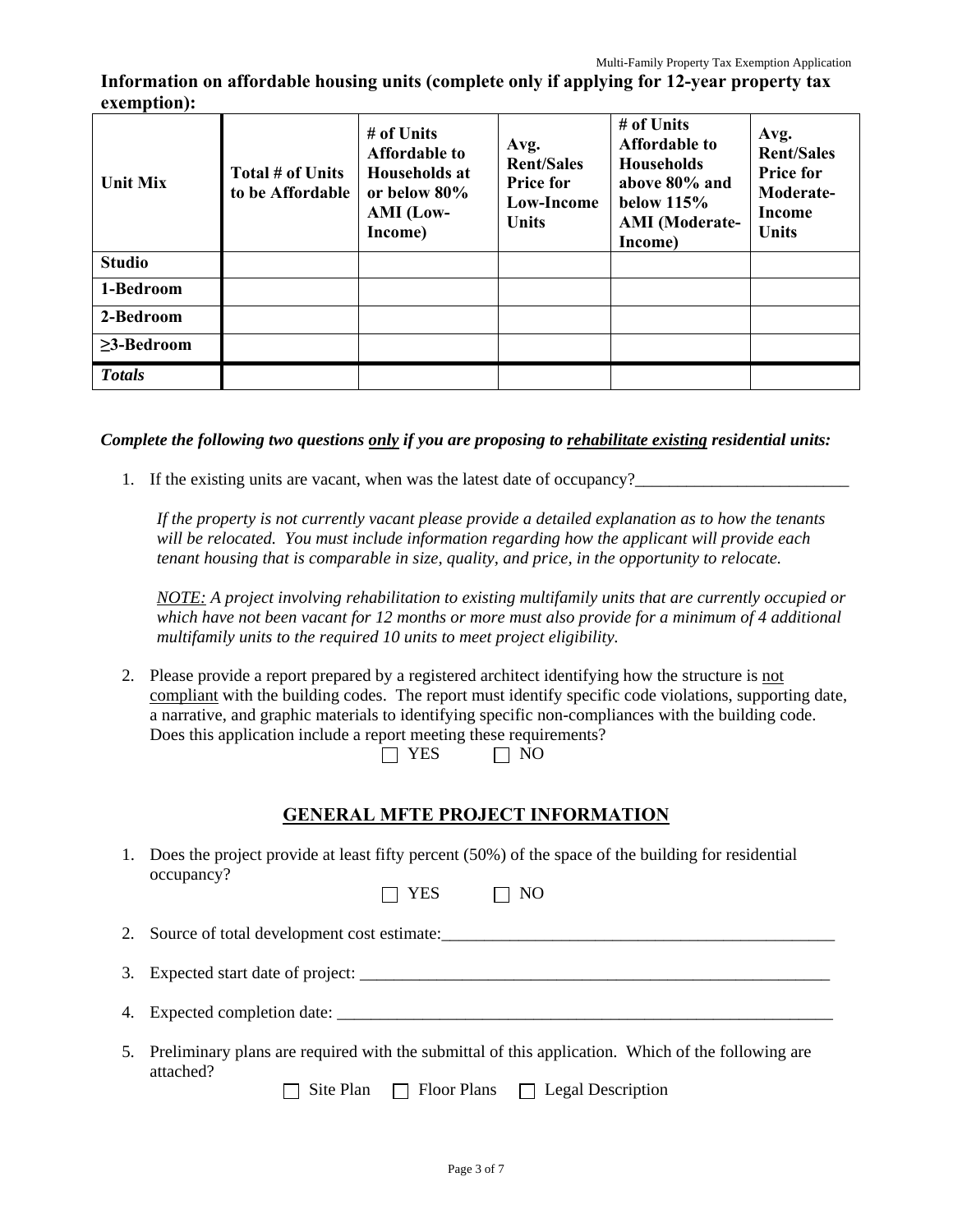6. Please provide any other applicable information that will assist in the review of your request and will help show that your project meets the criteria in the Bremerton Municipal Code 3.78.050. You may include additional pages as necessary.

#### **CONDITIONAL CERTIFICATE**

The City may issue a Conditional Certificate of Acceptance of Tax Exemption, based on the information provided by the applicant. The Conditional Certificate will be effective for not more than three (3) years, but may be extended for an additional 24 months under certain circumstances. The City will issue a Final Certificate of Tax Exemption upon completion of the project, satisfactory fulfillment of all contract terms, a final inspection, and issuance of a Certificate of Occupancy.

#### **EFFECT OF CANCELLATION**

If a tax exemption is canceled due to a change in use or other noncompliance, the following taxes and penalties will apply:

- **a.** Additional real property tax, plus interest, shall be imposed based upon the value of the nonqualifying improvements. This additional tax is calculated based upon the difference between the property tax paid and the property tax that would have been paid if it had included the value of the non-qualifying improvements dated back to the date that the improvements were converted to a nonqualifying use.
- **b.** A penalty shall be imposed amounting to twenty (20) percent of the value of the additional property tax plus interest.
- **c.** The interest is calculated at the same statutory rate charged on delinquent property taxes from the dates on which the additional property tax could have been paid without penalty if the improvements had been assessed at full value without regard to this tax exemption program.
- **d.** The additional taxes, interest, and penalties will become a lien on the land and attach at the time the property or portion of the property is removed from multi-family use or the amenities no longer meet applicable requirements. The lien has priority over and must be fully paid and satisfied before a recognizance, mortgage, judgment, debt, obligation, or responsibility to or with which the land may become charged or liable.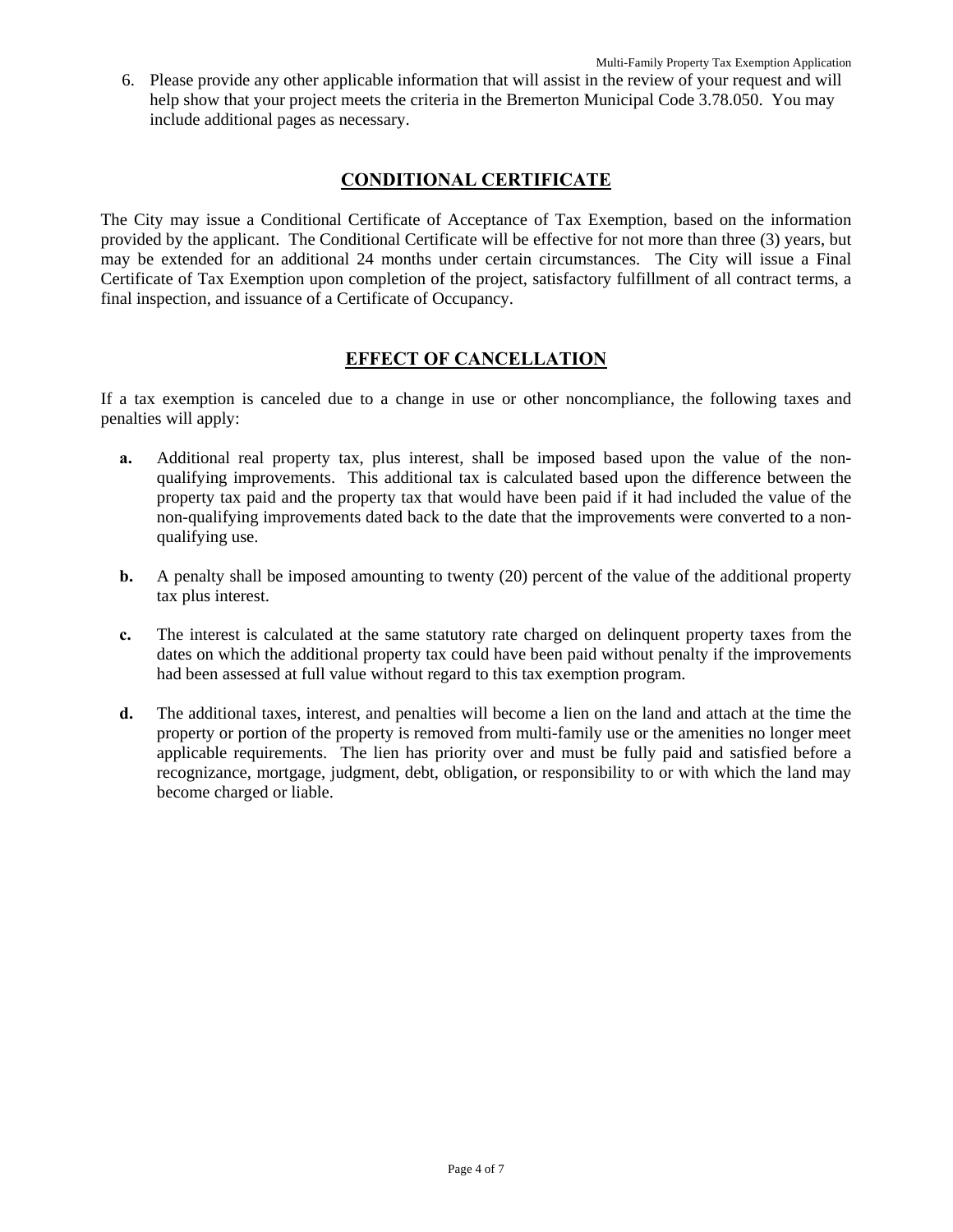#### **SIGNATURE STATEMENT**

**As owner(s) of the land described in this application, I hereby indicate by my signature that I am aware of the additional tax liability to which the property will be subject if the exemption is canceled. I declare under penalty of perjury under the laws of the State of Washington that this application and any accompanying documents have been examined by me and that they are true, correct, and complete to the best of my knowledge** 

| <b>Signatures of all Owner(s) and Contract Purchaser(s)</b>                                                                                                                                                                                                                                                                                                                                                                                                                                          |                                                                                  |                                                   |  |
|------------------------------------------------------------------------------------------------------------------------------------------------------------------------------------------------------------------------------------------------------------------------------------------------------------------------------------------------------------------------------------------------------------------------------------------------------------------------------------------------------|----------------------------------------------------------------------------------|---------------------------------------------------|--|
| Printed Name:                                                                                                                                                                                                                                                                                                                                                                                                                                                                                        |                                                                                  | Printed Name: _____                               |  |
| Printed Name: _____                                                                                                                                                                                                                                                                                                                                                                                                                                                                                  |                                                                                  | Printed Name:                                     |  |
| State of Washington)                                                                                                                                                                                                                                                                                                                                                                                                                                                                                 |                                                                                  |                                                   |  |
| $)$ SS                                                                                                                                                                                                                                                                                                                                                                                                                                                                                               |                                                                                  |                                                   |  |
| County of Kitsap<br>$\lambda$                                                                                                                                                                                                                                                                                                                                                                                                                                                                        |                                                                                  |                                                   |  |
| On this _______ day of ___________, before me, the undersigned, a Notary Public in and for the State of<br>Washington, duly commissioned and sworn, personally appeared ______, to me known to be the individual<br>described in and who executed the within and foregoing instrument, and acknowledged that<br>signed the same as ______ free and voluntary act and deed, for the uses and purposes therein mentioned, and<br>on oath stated that he/she was authorized to execute said instrument. |                                                                                  |                                                   |  |
|                                                                                                                                                                                                                                                                                                                                                                                                                                                                                                      | WITNESS MY HAND AND OFFICAL SEAL THIS _______ DAY OF ___________________________ |                                                   |  |
|                                                                                                                                                                                                                                                                                                                                                                                                                                                                                                      |                                                                                  |                                                   |  |
|                                                                                                                                                                                                                                                                                                                                                                                                                                                                                                      |                                                                                  | Notary Public in and for the State of Washington, |  |
|                                                                                                                                                                                                                                                                                                                                                                                                                                                                                                      |                                                                                  |                                                   |  |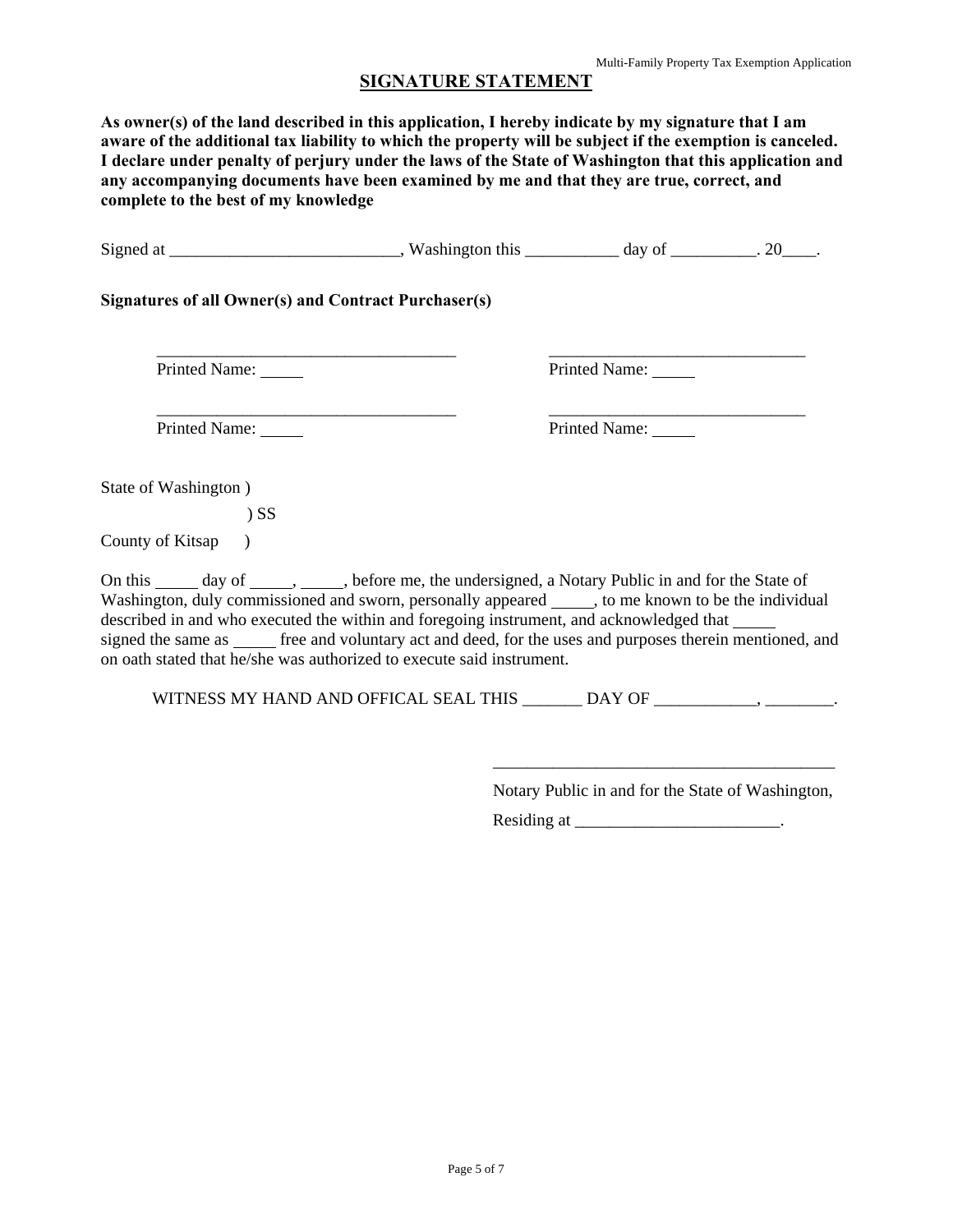# **FIGURE 3.78(a) TARGET AREA:**

# **Downtown Regional Center**